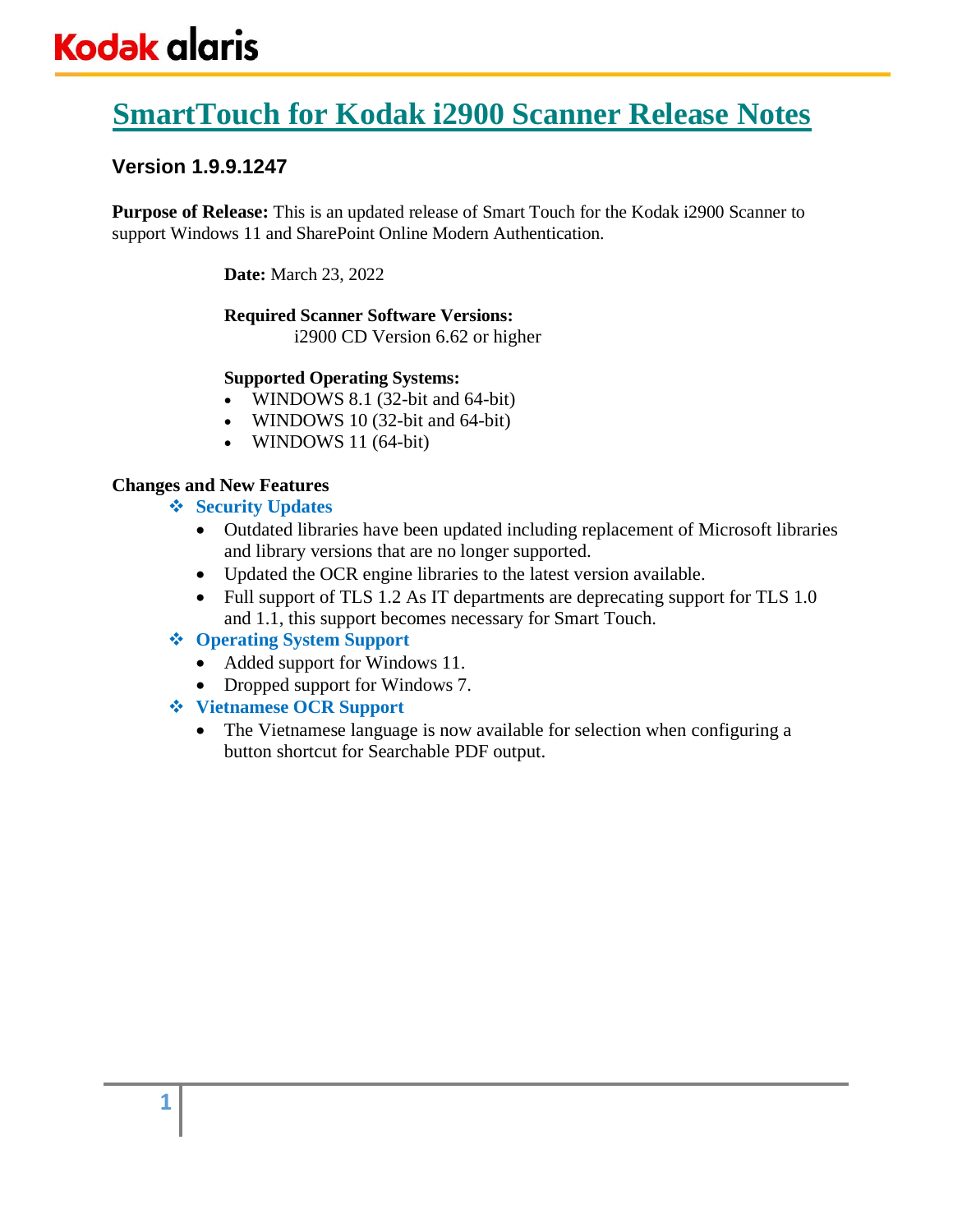# **SmartTouch for Kodak i2900 Scanner Release Notes**

## ❖ **SharePoint Online Modern Authentication**

- IT organizations are deprecating support for Basic or Legacy authentication
- Modern Authentication encompasses methods such as **MFA (Multi-Factor Authentication)**

| Task shortcut:<br>9. Scan to SharePoint        |                                                                                                                       |         |                                                                                        | <u>(१</u> ८२<br>Rename          |
|------------------------------------------------|-----------------------------------------------------------------------------------------------------------------------|---------|----------------------------------------------------------------------------------------|---------------------------------|
| Scan To<br><b>PDF</b>                          | Destination:<br><b>SharePoint Online</b><br>File type:<br>Folder:<br>File name format:<br>Barcode and sequence number |         | <b>○ 수 모 ※ 히</b><br>C:\Users\50242355\Documents\Smart Touch\e1000\Outp<br>$\checkmark$ | Settings<br>Browse<br>П         |
| <b>Welcome</b><br><b>Switch Acc</b>            | <b>Sharepoint Settings</b><br><b>Switch Account</b>                                                                   |         |                                                                                        | ×<br><b>s</b> > SharePoint<br>× |
| <b>Folder</b><br>(S<br>$\triangleright$ (Share | Site:<br>User Name:<br>Password:                                                                                      | ✓<br>OK | Multi-factor authentication<br>https://kodakalaris.sharepoint.com/sites/Cap<br>Cancel  |                                 |
|                                                |                                                                                                                       |         | OK                                                                                     | Cancel                          |

- When enabled, no user credentials are required if the user who logged onto the PC **is a domain user on the company network.**
	- o When the first scan session completes, after Smart Touch is launched, the user may see a taskbar pop-up (and window) that will go away on its own



o During this activity, Smart Touch is getting a Token that can be re-used for all subsequent output processing to SharePoint Online for as long as Smart Touch is running or until the PC is rebooted.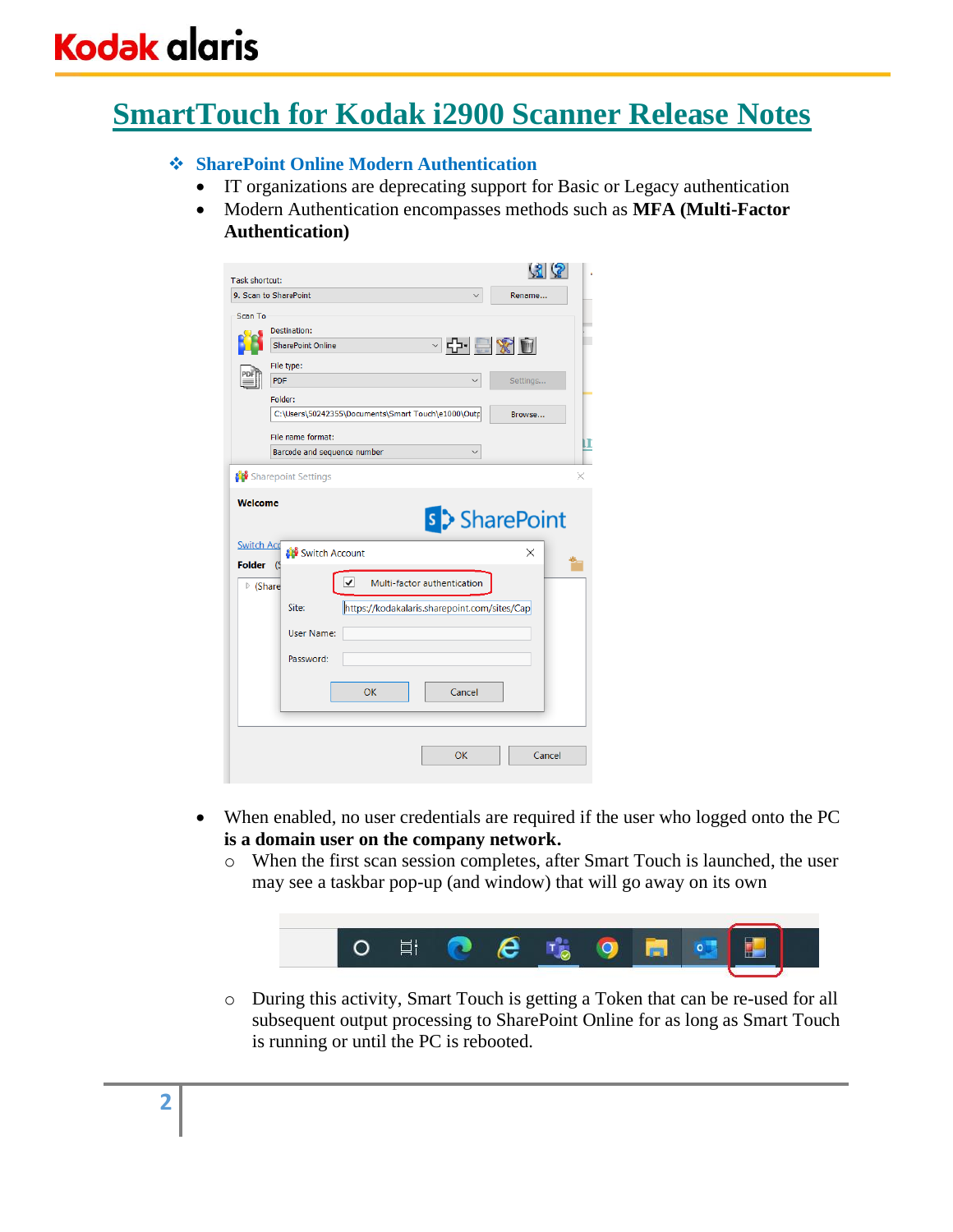# **SmartTouch for Kodak i2900 Scanner Release Notes**

• If the user who logged onto the PC **is not a domain user on the company network**, then the user will be required to authenticate before the output to SharePoint Online can complete. For example:



**Problem Reports Fixed**: The following problems have been fixed in this Smart Touch release for the i2900 Scanner:

- **CPSOLSTS-789 Unable to output 100 or more documents using bar code separation**
	- When 99 bar code pages or less were scanned at a time, there was no issue. When 100 or more pages were scanned in a single scan session, Smart Touch would display the "Formatting images ..." message and then complete without outputting any of the scanned pages.
- **CPSOLSTS-846 Smart Touch can no longer connect to SharePoint Online**
	- Error message displayed when attempting to configure a button shortcut for SharePoint Online was **"Cloud service unable to connect to URL: ....".**
	- Smart Touch has been updated to fully support TLS 1.2 and can again connect to SharePoint Online.
- **CPSOLSTS-813 Cannot create multiple button shortcuts to different SharePoint Online Document Libraries**
	- Configuring a second button shortcut to a SharePoint Online document library would automatically change the first button shortcut (which was configured for a different document library) to output to the same document library.

### **Known Issues:**

None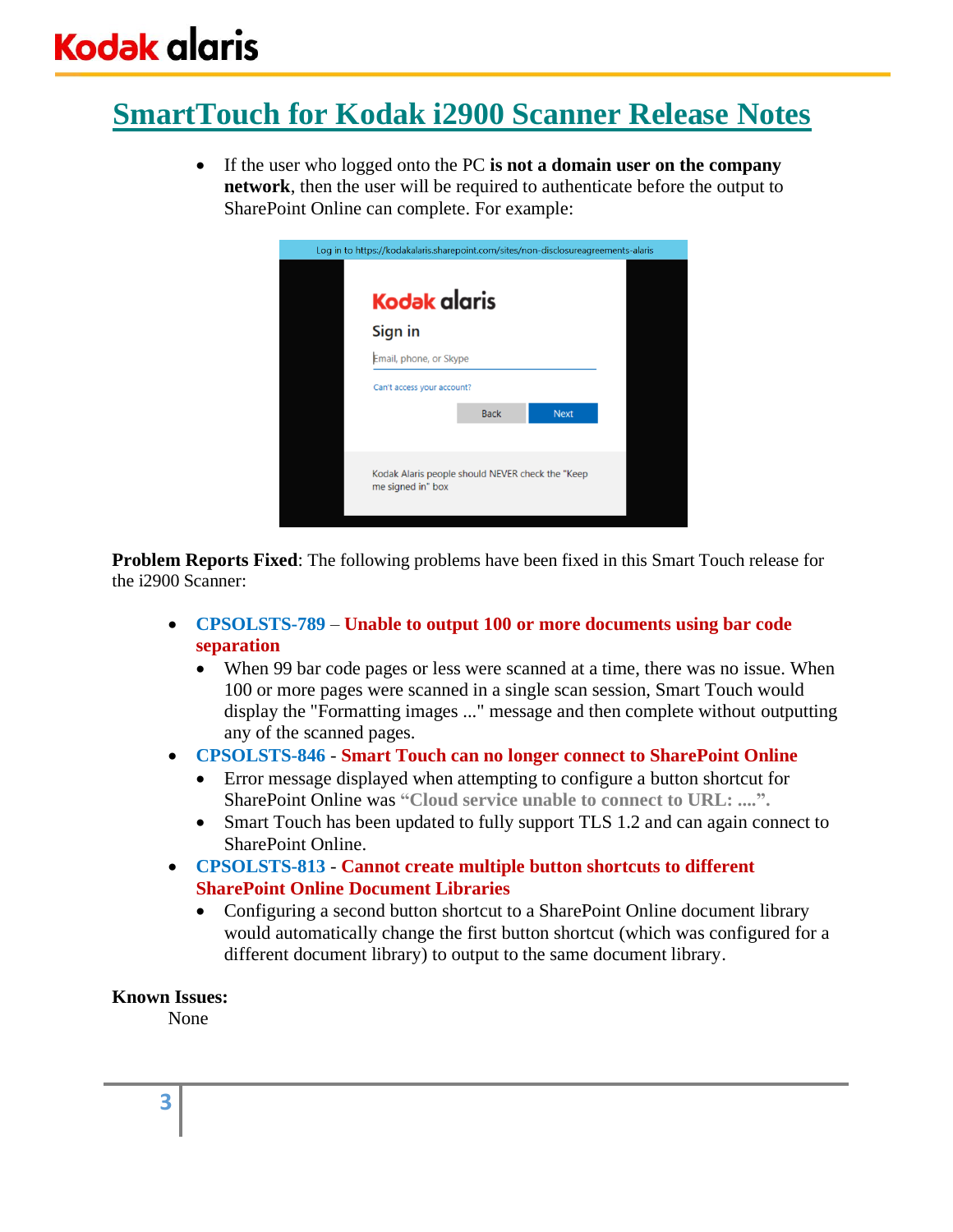# **SmartTouch for Kodak i2900 Scanner Release Notes**

# **Version 1.9.8.1178 Summary**

**Purpose of Release:** This is a maintenance release of SmartTouch for internet download of the SmartTouch application for the Kodak i2900 Scanner.

**Date:** August 28, 2020

# **Compatible Scanner Versions:**

Host CD 6.5 (WINDOWS drivers)

### **Supported Operating Systems:**

- WINDOWS 7 (32-bit and 64-bit)
- WINDOWS 8 (32-bit and 64-bit)
- WINDOWS 8.1 (32-bit and 64-bit)
- WINDOWS 10 (32-bit and 64-bit)

## **Problem Reports Fixed:**

- **CPSOLSTS-690 Can no longer output to Google Drive**
	- Google Drive output stopped working in Smart Touch versions 1.9.7 and earlier as Google changed the method by which to authenticate to Google Drive.
	- Smart Touch version 1.9.8 or later is now required to scan and output to Google Drive.
	- When upgrading from a previous version of Smart Touch, task shortcuts configured for Google Drive must be re-configured as the user must reauthenticate to their Google Drive.
- **CPSOLSTS-554 Bar code separation and file naming options missing**
	- The ability to separate scanned documents via bar code and name the scanned documents with the bar code value on the document is now available in this Smart Touch release for the i2900 Scanner.
- **CPSOLSTS-684** The Smart Touch name in the Windows Start Menu is **replaced by inappropriate text (e.g., "NewShortcut16" instead of "Smart Touch")** when installing on a German Windows OS.

### **Known Issues:**

None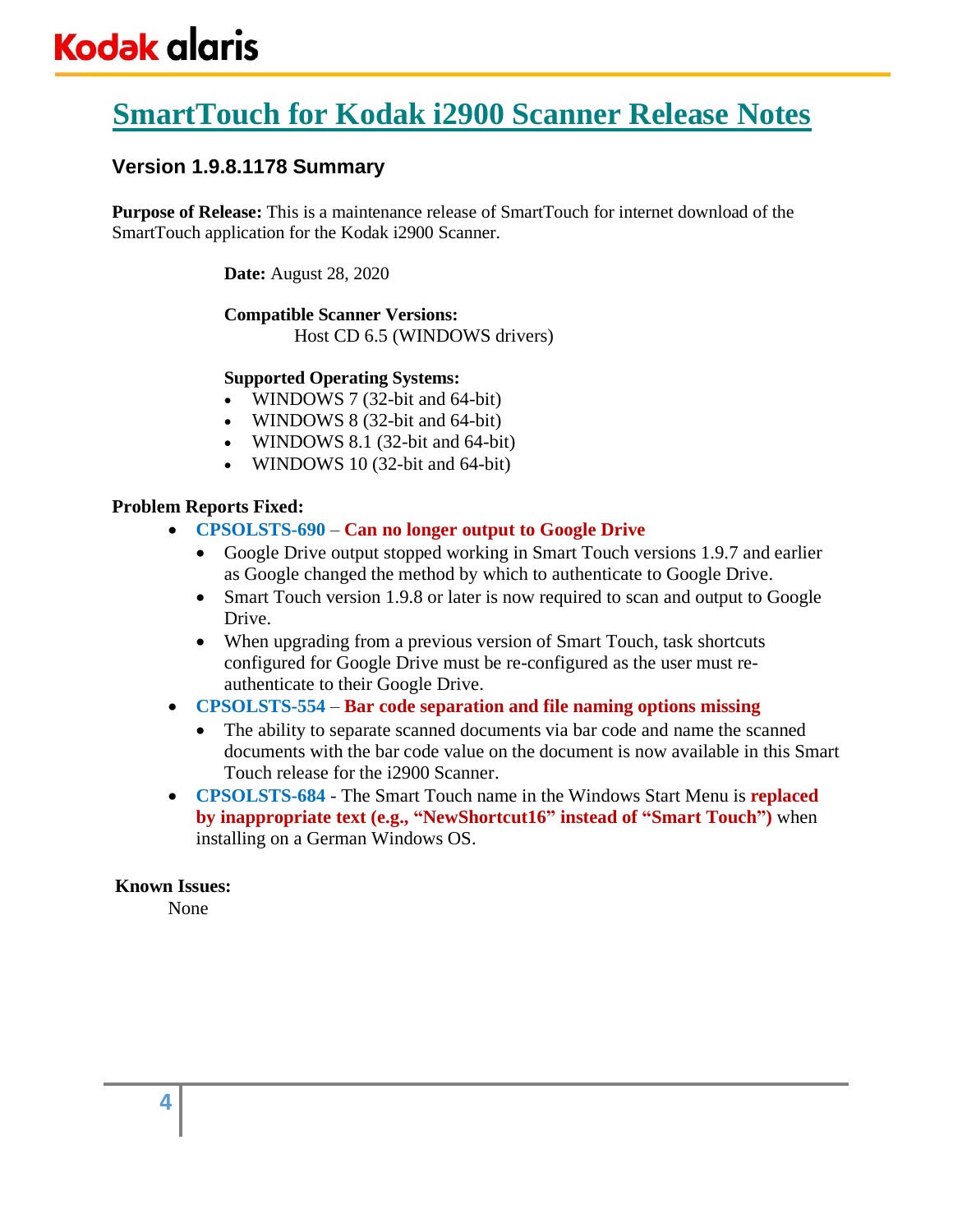# **SmartTouch for Kodak i2900 Scanner Release Notes**

# **Version 1.9.7.1044 Summary**

**Purpose of Release:** This is a maintenance release of SmartTouch for internet download of the SmartTouch application for the Kodak i2900 Scanner.

**Date:** April 10, 2019

#### **Compatible Scanner Versions:** Host CD 5.1 (WINDOWS drivers)

## **Supported Operating Systems:**

- WINDOWS 7 (32-bit and 64-bit)
- WINDOWS 8 (32-bit and 64-bit)
- WINDOWS 8.1 (32-bit and 64-bit)
- WINDOWS 10 (32-bit and 64-bit)

# **Problem Reports Fixed:**

1. **CPSOLSTS-413** – **"Failed to format images"** error when scanning many documents and outputting all scanned images into one Searchable PDF file. The supported number of images that can be output to one Searchable PDF file, scanned at 200 DPI Black & White, Grayscale, or Color, has been increased to **500 images** (i.e., 250 physical pages scanned in duplex mode or 500 physical pages scanned in simplex mode).

# **Known Issues:**

None

# **NOTES:**

- Running the installer for this latest version of SmartTouch will upgrade an existing installation and keep all current SmartTouch button assignments.
- After upgrading to a 1.9.x release of SmartTouch, if the SmartTouch Import/Export tool was used to replicate SmartTouch settings across multiple PCs, and the option **All users share the same settings** is chosen, the SmartTouch settings will be moved to the following directory on the PC:

*C:\Users\Public\Documents\Smart Touch\i2900*

• **New Installation or Upgrade:** User will be prompted to "Send usage data" or "Do not send usage data". If the user consents during the installation or upgrade of SmartTouch, and the PC has internet access, usage data will be collected via Google Analytics.